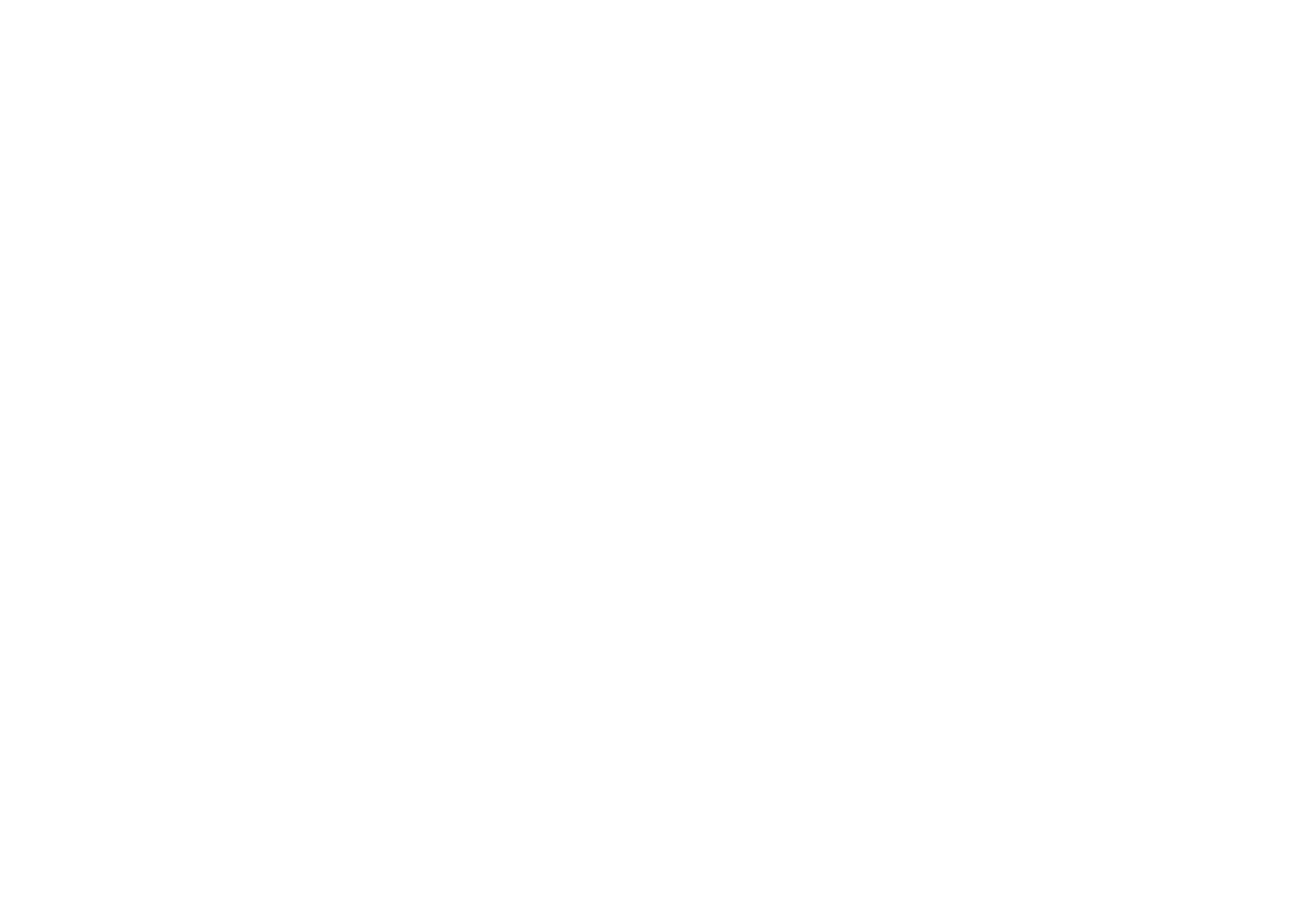



# **Accessibility Action Plan 2017 -2019**

## **Riverside Federation**

| Reviewed by Governing Body | SPRING 2017 |
|----------------------------|-------------|
| Next review                |             |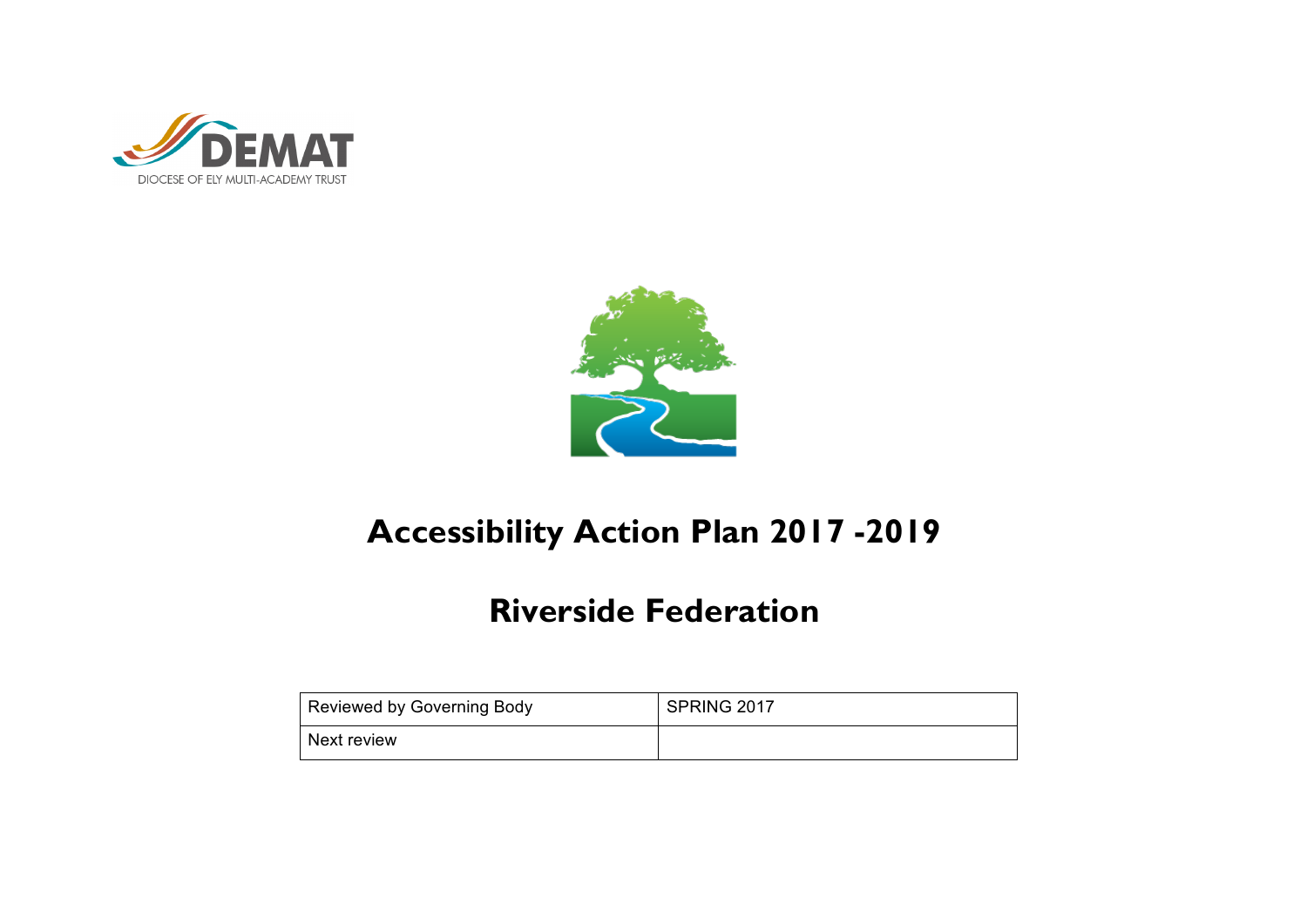#### **Riverside Federation Accessibility Action Plan**

#### Aim 1: To increase the extent to which disabled pupils can participate in the school curriculum.

Our key objective is to reduce and eliminate barriers to access to the curriculum and to ensure full participation in the school community for pupils, and prospective pupils, with a disability, medical condition or other access needs. Provision may include: Liaison with specialists, CPD for staff, a differentiated curriculum, specialist resources to support learning and access to the curriculum, a range of support staff including trained teaching assistants and access arrangements in place for statutory testing.

| <b>Targets</b>                                                                                                        | <b>Strategies</b>                                                                  | <b>Timescale</b>          | <b>Responsibilities</b>              | <b>Success Criteria</b>                                                                            |
|-----------------------------------------------------------------------------------------------------------------------|------------------------------------------------------------------------------------|---------------------------|--------------------------------------|----------------------------------------------------------------------------------------------------|
| To liaise with pre-school providers<br>to prepare for the new intake of<br>children into Foundation each year         | To identify pupils who may need<br>adapted or additional provision                 | May to July<br>annually   | <b>HT</b><br><b>EYFS teachers</b>    | Provision set in place<br>ready for when the<br>child/ren start school                             |
| To liaise with educational<br>establishments to prepare for the<br>intake of new children who transfer<br>within year | To identify pupils who may need<br>adapted or additional provision                 | Ongoing as need<br>arises | HT & SENCO                           | Provision set in place<br>ready for when the<br>child/ren start school                             |
| To review policies to ensure that<br>they reflect inclusive practice and<br>procedure                                 | To comply with the Equality Act<br>2010                                            | Ongoing                   | SLT & Local<br>Governors             | All policies clearly reflect<br>inclusive practice and<br>procedure                                |
| To establish and maintain close<br>liaison with parents                                                               | To ensure collaboration and<br>information sharing between<br>school and families. | Ongoing                   | SLT and all<br><b>Teaching Staff</b> | Clear collaborative<br>working approaches<br>through regular meetings,<br>risk assessment reviews, |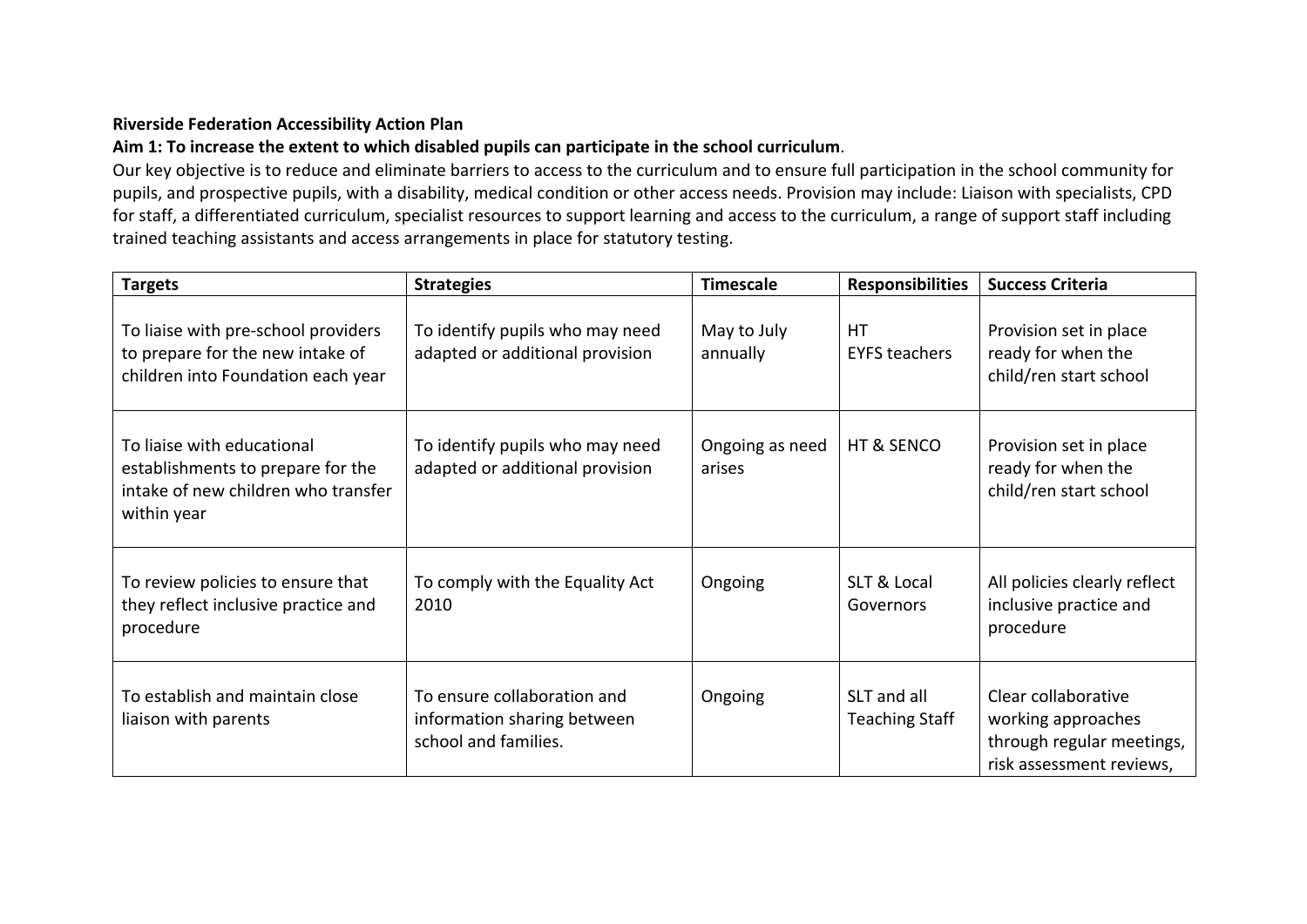|                                                                                                                                                                                                                      |                                                                                                                                                                                                                                                                                                                                        |         |                                                                                                                            | provision reviews and<br>action planning                                                                                 |
|----------------------------------------------------------------------------------------------------------------------------------------------------------------------------------------------------------------------|----------------------------------------------------------------------------------------------------------------------------------------------------------------------------------------------------------------------------------------------------------------------------------------------------------------------------------------|---------|----------------------------------------------------------------------------------------------------------------------------|--------------------------------------------------------------------------------------------------------------------------|
| To establish and maintain close<br>liaison with outside agencies for<br>pupils with additional needs                                                                                                                 | To ensure collaboration between<br>all key personnel                                                                                                                                                                                                                                                                                   | ongoing | SLT/SENCO all<br>teaching staff<br>and outside<br>professionals                                                            | Clear collaborative<br>working approaches<br>through regular meetings,<br>risk assessment reviews<br>and action planning |
| To include pupils with a disability,<br>medical condition or other access<br>needs as fully as possible in the<br>wider curriculum including trips and<br>residential visits as well as<br>extracurricular provision | Create personalised risk<br>assessments and access plans for<br>individual children. Liaise with<br>external agencies, identifying<br>training needs and implementing<br>training where needed. Ensure that<br>actions, including emergency<br>evacuation procedures, are clear<br>and that staff are capable of<br>carrying them out. | Ongoing | SLT/SENCO, all<br>teaching staff/<br>and extra<br>curricular<br>service<br>providers and<br>educational<br>visits settings | Evidence that<br>appropriate<br>considerations and<br>reasonable adjustments<br>have been made.                          |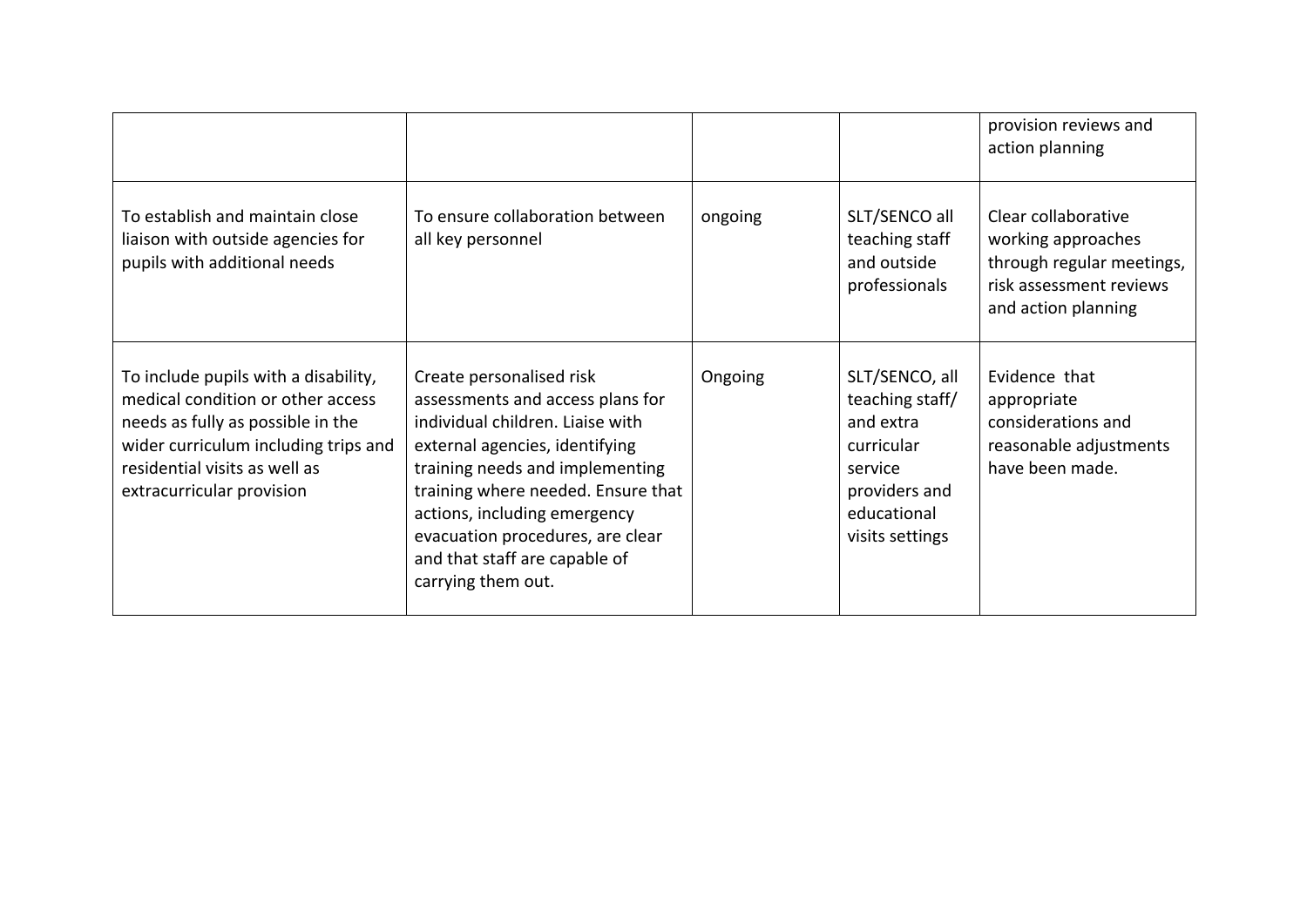Aim 2: To improve the physical environment of the school to increase the extent to which pupils with a disability, medical condition or other access needs can access education and associated services.

| <b>Targets</b>                                                                                                             | <b>Strategies</b>                                                                                                                                                                                                                                                                                                                              | <b>Timescale</b> | <b>Responsibilities</b>                                  | <b>Success Criteria</b>                                                                                                    |
|----------------------------------------------------------------------------------------------------------------------------|------------------------------------------------------------------------------------------------------------------------------------------------------------------------------------------------------------------------------------------------------------------------------------------------------------------------------------------------|------------------|----------------------------------------------------------|----------------------------------------------------------------------------------------------------------------------------|
| Improve the physical school<br>environment                                                                                 | The school will take account the<br>needs of pupils with physical<br>difficulties and sensory<br>impairments when planning and<br>undertaking future improvements<br>and refurbishments of the site and<br>premises, such as improved access,<br>lighting and colour schemes, clear<br>signage and more accessible<br>facilities and fittings. | Ongoing          | SLT, Site<br>Manager, Local<br>Governors                 | Evidence that appropriate<br>considerations have been<br>made wherever physical<br>school improvements are<br>carried out. |
| Ensure that reasonable adjustments<br>are made for pupils with a disability,<br>medical condition or other access<br>needs | Create personalised risk<br>assessments and access plans for<br>individual pupils. Liaise with<br>external agencies, identifying<br>training needs and implementing<br>training where needed. Ensure that<br>actions, including emergency<br>evacuation procedures, are clear<br>and that staff are capable of<br>carrying them out            | Ongoing          | SLT, SENCo, all<br>teaching staff<br>and site<br>manager | As full as possible<br>inclusion for all pupils.<br>Safe evacuation in an<br>emergency.                                    |